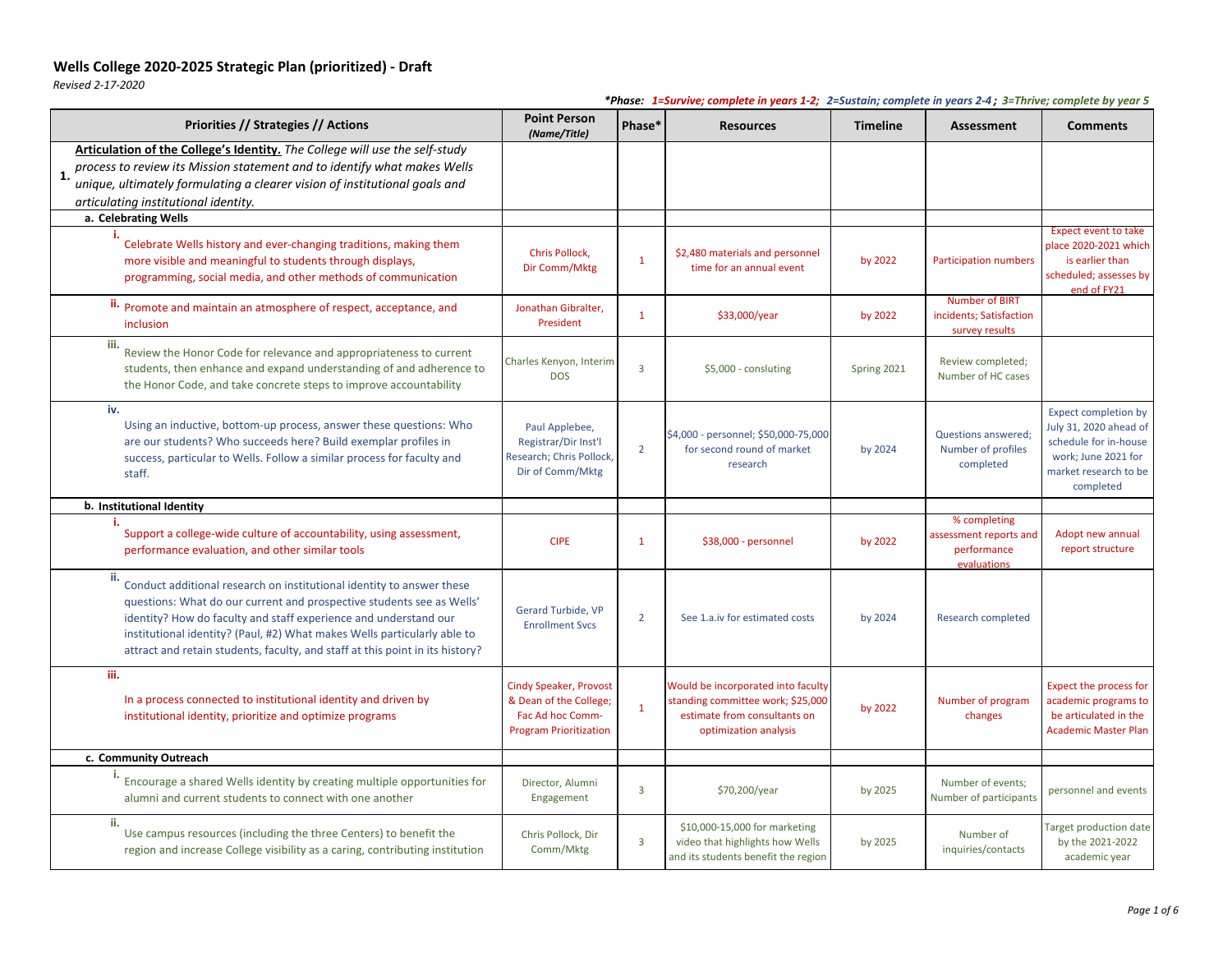*Revised 2-17-2020*

| Priorities // Strategies // Actions                                                                                                                                                                                     | <b>Point Person</b><br>(Name/Title)                                                                        | Phase*         | <b>Resources</b>                                                                                                                                             | <b>Timeline</b>          | <b>Assessment</b>                                                                                                          | <b>Comments</b>                                                                                                                                                     |
|-------------------------------------------------------------------------------------------------------------------------------------------------------------------------------------------------------------------------|------------------------------------------------------------------------------------------------------------|----------------|--------------------------------------------------------------------------------------------------------------------------------------------------------------|--------------------------|----------------------------------------------------------------------------------------------------------------------------|---------------------------------------------------------------------------------------------------------------------------------------------------------------------|
| iii.<br>Develop and implement communications strategies to raise Wells'<br>profile in the region                                                                                                                        | Chris Pollock, Dir<br>Comm/Mktg                                                                            | $\mathbf{1}$   | \$7,000-10,000 for creation and<br>launch of social media campaign<br>possibly partnering with local<br>chambers of commerce and other<br><b>B@B</b> outlets | by 2022                  | Number of inquiries;<br>Number of social media<br>metrics such as unique<br>reach, impressions and<br>pay-per-click ratios | Campaign to be<br>developed by summer<br>2022                                                                                                                       |
|                                                                                                                                                                                                                         |                                                                                                            |                |                                                                                                                                                              |                          |                                                                                                                            |                                                                                                                                                                     |
| <b>Enrollment Management.</b> In order for the College to remain viable,<br>2.<br>recruitment and retention must continue as priorities.                                                                                |                                                                                                            |                |                                                                                                                                                              |                          |                                                                                                                            |                                                                                                                                                                     |
| a. Recruitment                                                                                                                                                                                                          |                                                                                                            |                |                                                                                                                                                              |                          |                                                                                                                            |                                                                                                                                                                     |
| Use admissions process to bring in students who are financially able to<br>be here and academically able to succeed                                                                                                     | <b>Gerard Turbide, VP</b><br><b>Enrollment Svcs</b>                                                        | $\mathbf{1}$   | \$75,000 for new initiatives                                                                                                                                 | by 2022                  | Reduced # of students<br>leaving with these exit<br>codes                                                                  | entire admissoins<br>budget of \$1.2 million<br>annually supports this<br>goal; \$17k of new<br>funding is to<br>implement segment<br>analysis                      |
| ii.<br>Ensure that admissions process communicates clearly about the Wells<br>experience, helping us recruit and retain students aware of and attuned<br>to the College's rural, small-town location and campus culture | Gerard Turbide, VP<br><b>Enrollment Svcs</b>                                                               | $\mathbf{1}$   | \$75,000-\$100,000 annually                                                                                                                                  | by 2022                  | Content analysis of<br>communication<br>messages                                                                           | for new position and<br>an operating budget                                                                                                                         |
| iii.<br>Develop high-school focused summer programs to support recruitment,<br>involving many areas of the campus                                                                                                       | Mike Lindberg, Dir<br><b>Athletics</b>                                                                     | $\overline{2}$ | \$800 - personnel time                                                                                                                                       | by 2024                  | Number of summer<br>progrms; Number of<br>College areas involved                                                           | programs to be self-<br>supporting                                                                                                                                  |
| iv. Use more discipline-specific student recruiting, to make sure we get<br>students who want the programs we have here at Wells                                                                                        | Gerard Turbide, VP<br><b>Enrollment Svcs</b>                                                               | $\mathbf 1$    | no additional cost                                                                                                                                           | by 2022                  | Changes in recruiting<br>process                                                                                           |                                                                                                                                                                     |
| b. Retention                                                                                                                                                                                                            |                                                                                                            |                |                                                                                                                                                              |                          |                                                                                                                            |                                                                                                                                                                     |
| Study the Wells path to graduation: identify and address factors that<br>prevent graduation and/or impede progress                                                                                                      | Paul Applebee,<br>Registrar & Dir Inst'l<br>Research; Charles<br>Kenyon, Interim DOS<br>and Retention Comm | $\mathbf{1}$   | PA - \$4,000 - personnel;<br>CK - \$3,930 - personnel                                                                                                        | PA & CK - Spring<br>2020 | Study completed;<br>results shared                                                                                         |                                                                                                                                                                     |
| ii. Increase retention by enhancing students' feeling of community across<br>campus                                                                                                                                     | Charles Kenyon, Interim<br><b>DOS</b>                                                                      | $\mathbf{1}$   | \$25,000/year                                                                                                                                                | <b>Fall 2020</b>         | <b>Retention numbers</b>                                                                                                   |                                                                                                                                                                     |
| iii.<br>Create a structure to fully investigate the College's retention issues and<br>ensure that solutions are implemented for continuous improvement                                                                  | <b>Cindy Speaker, Provost</b><br>& Dean of the College                                                     | $\mathbf{1}$   | \$50,000/year                                                                                                                                                | by 2022                  | <b>Retention numbers</b>                                                                                                   | Investigation into<br>retention issues will<br>take personnel time,<br>solutions going<br>forward will take that<br>as well as an integrated<br>system for tracking |
| c. Priorities                                                                                                                                                                                                           |                                                                                                            |                |                                                                                                                                                              |                          |                                                                                                                            |                                                                                                                                                                     |
| Provide support for a strong, robust academic program                                                                                                                                                                   | <b>Cindy Speaker, Provost</b><br>& Dean of the College                                                     | $\mathbf{1}$   | Additional \$25,000/year                                                                                                                                     | by 2022                  | Amount of program<br>funding, changes over<br>time                                                                         | Increase opportunities<br>for summer research,<br>in-residence progam<br>and guest speakers and<br>lectures                                                         |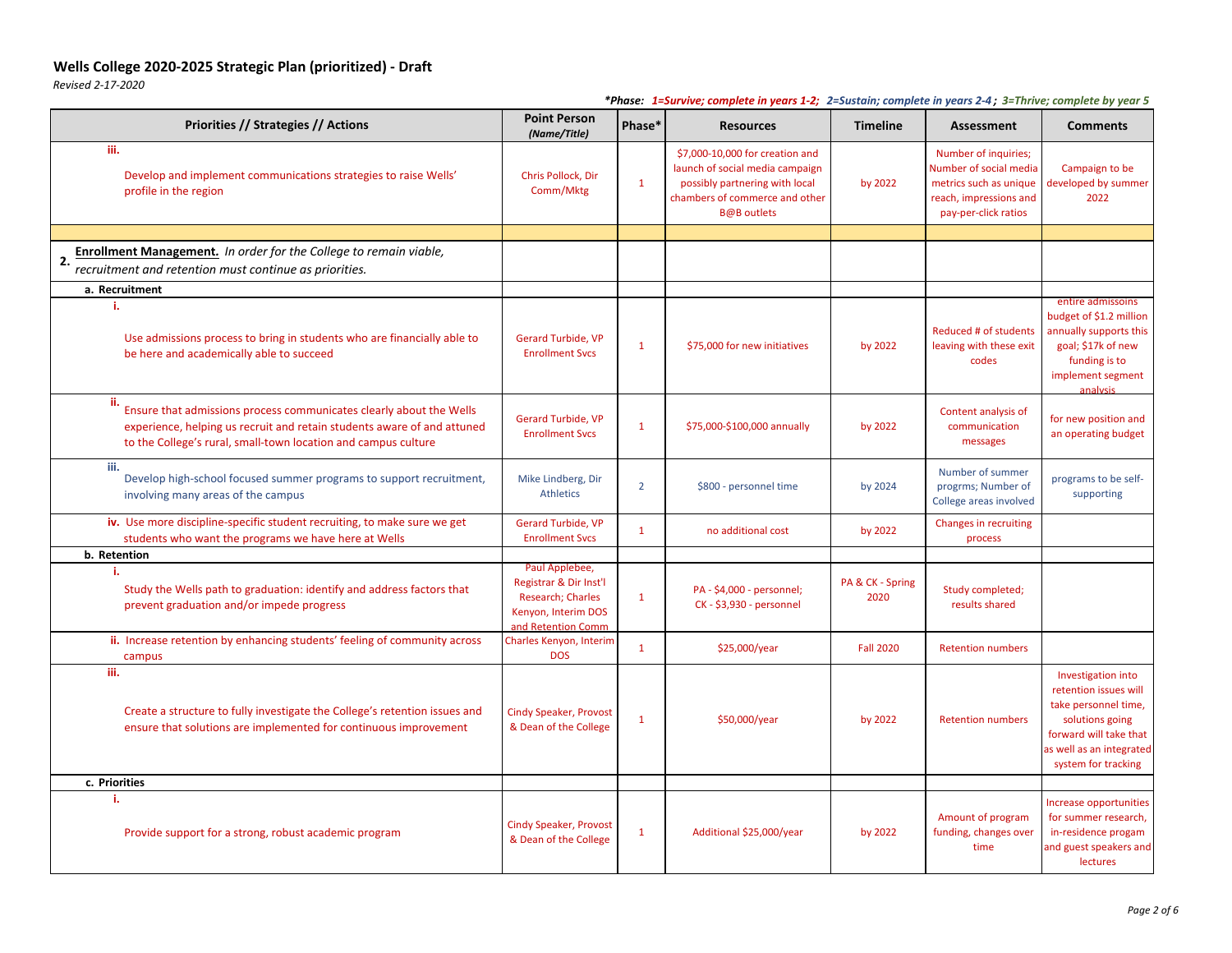*Revised 2-17-2020*

| Priorities // Strategies // Actions                                                                                                                                                                                                                                                                                              | <b>Point Person</b><br>(Name/Title)                                                                          | Phase*         | $\frac{1}{2}$ corrected in years $\frac{1}{2}$ is baseding complete in years $\frac{1}{2}$ in the jectimized by year 3<br><b>Resources</b> | <b>Timeline</b>  | Assessment                                                                      | <b>Comments</b>                                                                                                                         |
|----------------------------------------------------------------------------------------------------------------------------------------------------------------------------------------------------------------------------------------------------------------------------------------------------------------------------------|--------------------------------------------------------------------------------------------------------------|----------------|--------------------------------------------------------------------------------------------------------------------------------------------|------------------|---------------------------------------------------------------------------------|-----------------------------------------------------------------------------------------------------------------------------------------|
| <sup>ii.</sup> Recruit, retain, and develop a diverse student community                                                                                                                                                                                                                                                          | <b>PACDEI</b>                                                                                                | $\mathbf{1}$   | $$64,000/year + $200K$                                                                                                                     | ongoing          | <b>Retention numbers by</b><br>diversity group                                  |                                                                                                                                         |
| iii. Improve collection, sharing, and usage of data to support both<br>recruitment and retention                                                                                                                                                                                                                                 | Paul Applebee,<br>Registrar & Dir Inst'l<br>Research                                                         | $\mathbf{1}$   | \$4,000 - personnel                                                                                                                        | by 2022          | Data availability                                                               | <b>Expect completion by</b><br>July 31, 2020                                                                                            |
| iv.<br>Use assessment to determine the impact of student life programming<br>and enhance our offerings                                                                                                                                                                                                                           | Charles Kenyon, Interim<br><b>DOS</b>                                                                        | $\overline{2}$ | \$5,000 (software)                                                                                                                         | <b>Fall 2020</b> | Assessment plan<br>copmleted; ration of \$<br>spent to numbers<br>participating |                                                                                                                                         |
| V. Tie student life programming more closely to the College mission                                                                                                                                                                                                                                                              | Charles Kenyon, Interim<br><b>DOS</b>                                                                        | 3              | \$10,500 - personnel                                                                                                                       | Spring 2020      | Program analysis<br>before/after                                                |                                                                                                                                         |
| <b>Support of the Student Experience.</b> Maintaining an excellent academic<br>program and providing an education of the whole student are major goals of<br>$\overline{\mathbf{3}}$ .<br>the Wells College experience, including how to better integrate newer applied<br>programs into the liberal arts and sciences at Wells. |                                                                                                              |                |                                                                                                                                            |                  |                                                                                 |                                                                                                                                         |
| a. Excellence                                                                                                                                                                                                                                                                                                                    |                                                                                                              |                |                                                                                                                                            |                  |                                                                                 |                                                                                                                                         |
| Preserve/encourage academic rigor                                                                                                                                                                                                                                                                                                | Cindy Speaker, Provost<br>& Dean of the College                                                              | $\overline{3}$ | \$5,000 - personnel/year                                                                                                                   | by 2025          | Senior thesis analysis                                                          | Longitudinal study<br>required                                                                                                          |
| ii.<br>Support inclusive scholarship and teaching                                                                                                                                                                                                                                                                                | <b>Cindy Speaker, Provost</b><br>& Dean of the College                                                       | $\overline{2}$ | Additional \$25,000/year for faculty<br>development                                                                                        | by 2024          | Amount of resources<br>allocated; number of<br>awards, recognitions             |                                                                                                                                         |
| iii.<br>Reduce faculty turnover, to enhance continuity of the academic<br>experience for students, particularly in advising and mentorship                                                                                                                                                                                       | <b>Cindy Speaker, Provost</b><br>& Dean of the College                                                       | $\overline{2}$ | \$100,000 annually                                                                                                                         | by 2024          | <b>Reduced faculty</b><br>turnover                                              | \$50,000 already in<br>operating budget for<br>faculty programs; plus<br>\$50,000 in external<br>(grant) funding                        |
| iv.<br>Ensure that performance on student learning goals is continuously<br>monitored and analyzed, and that changes are made to support<br>improvement                                                                                                                                                                          | EPC; Cindy Speaker,<br>Provost & Dean of the<br>College                                                      | $\mathbf{1}$   | Incorporated in standing faculty<br>committee work                                                                                         | by 2022          | Committee report on<br>outcomes assessment                                      | Need to address the<br>role of the Registrar &<br><b>Director of Institutional</b><br>Research in the<br>acdaemic assessment<br>process |
| b. Programs                                                                                                                                                                                                                                                                                                                      |                                                                                                              |                |                                                                                                                                            |                  |                                                                                 |                                                                                                                                         |
| Conduct a thorough review of the College's majors and minors,<br>including a process to plan for expanding existing programs, developing<br>new programs, and eliminating programs, as needed                                                                                                                                    | <b>Cindy Speaker, Provost</b><br>& Dean of the College;<br>Fac Ad Hoc Comm-<br><b>Program Prioritization</b> | $\mathbf{1}$   | Would be incorporated into faculty<br>standing committee work                                                                              | by 2022          | Review conducted;<br>Number of changes<br>made                                  | Expect the process for<br>review of majors and<br>minors to be<br>articulated in the<br><b>Academic Master Plan</b>                     |
| ii. Enhance program excellence and support students' ability to plan for<br>and achieve their academic goals                                                                                                                                                                                                                     | <b>Cindy Speaker, Provost</b><br>& Dean of the College                                                       | $\mathbf{1}$   | No additional funding beyond<br>what's noted above in 2.b.iii.                                                                             | by 2022          | Advisor survey results;<br>results of study under<br>2.b.i.                     | Ties to 2.b.iii.                                                                                                                        |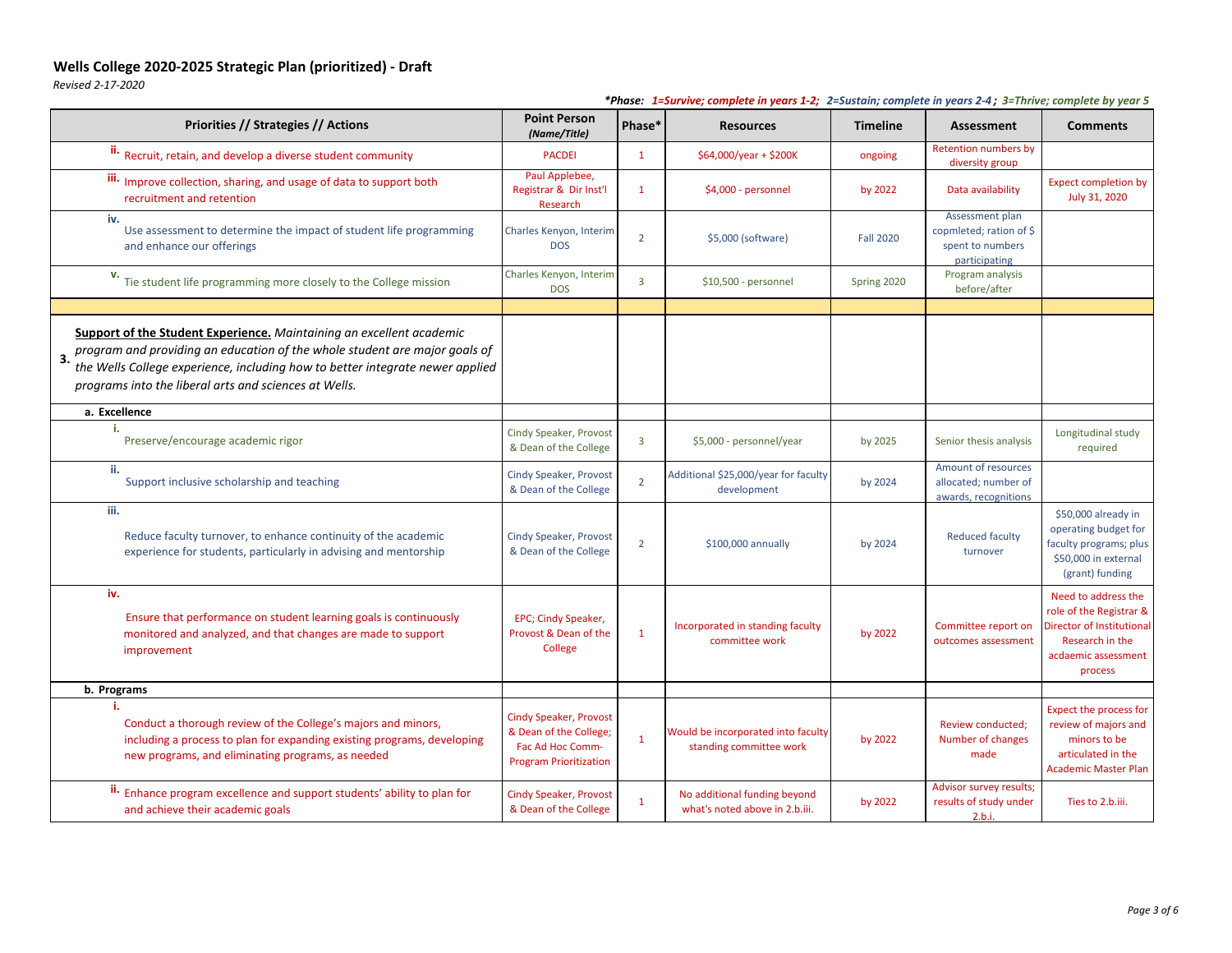*Revised 2-17-2020*

| Priorities // Strategies // Actions                                                                                                                                                                                                            | <b>Point Person</b><br>(Name/Title)                                      | Phase*         | <b>Resources</b>                                                                             | <b>Timeline</b>  | <b>Assessment</b>                                    | <b>Comments</b>                                                                                                                                    |
|------------------------------------------------------------------------------------------------------------------------------------------------------------------------------------------------------------------------------------------------|--------------------------------------------------------------------------|----------------|----------------------------------------------------------------------------------------------|------------------|------------------------------------------------------|----------------------------------------------------------------------------------------------------------------------------------------------------|
| iii.<br>Increase sense of community and feeling of social unity within each<br>major                                                                                                                                                           | <b>Cindy Speaker, Provost</b><br>& Dean of the College                   | $\mathbf{1}$   | \$5,000/year                                                                                 | by 2022          | <b>Student survey results</b>                        | <b>Ensure that all majors</b><br>include interaction<br>outside the classroom<br>for students to interact<br>with each other and<br>their faculty. |
| c. Infrastructure                                                                                                                                                                                                                              |                                                                          |                |                                                                                              |                  |                                                      |                                                                                                                                                    |
| Ensure reliable information technology systems that meet student<br>expectations and measure up to our peer institutions in terms of<br>technology, campus network, wifi, and other similar resources                                          | Dan Wentworth, Dir IT                                                    | 2              | \$1,340,568                                                                                  | by 2024          | IT survey results; Peer<br>comparison study          |                                                                                                                                                    |
| ii. Evaluate and improve essential technology resources, particularly<br>Jenzabar and the Globe                                                                                                                                                | Dan Wentworth, Dir IT                                                    | $\overline{2}$ | \$111,254                                                                                    | by 2024          | Changes mad ein<br>Jenzabar & Globe                  |                                                                                                                                                    |
| iii. Ensure continuity of the student experience by engaging in risk<br>mitigation and security enhancement, as well as planning for disaster<br>recovery                                                                                      | Dan Wentworth, Dir IT                                                    | $\overline{2}$ | \$70,000                                                                                     | by 2024          | Mitigation,<br>enhancement, planning<br>completed    | \$45,000 in ongoing<br>annual costs; \$25,000<br>one-time expenses                                                                                 |
| iv.<br>Upgrade all dormitory rooms currently being used, and develop<br>additional upgraded residential spaces as needed                                                                                                                       | Brian Brown, Dir<br><b>Facilities Ops</b>                                | $\overline{2}$ | \$3.3 million                                                                                | by 2024          | Number of rooms<br>upgraded; % of rooms<br>occupied  | \$2.49 million for all<br>dorm rooms at \$10,000<br>each; \$60,000 for two<br>dorm lounges;<br>\$750,000 for<br>bathrooms in Main                  |
| v. Establish, communicate, and utilize a campus-wide facilities plan;<br>prioritize issues that create safety risks and/or directly impede student<br>learning                                                                                 | Brian Brown, Dir<br><b>Facilities Ops</b>                                | -1             | \$200,000                                                                                    | by 2022          | Plan completed                                       | Hire outside consultant<br>to dvelop plan                                                                                                          |
| vi.<br>Improve communication and engagement around facilities issues                                                                                                                                                                           | Brian Brown, Dir<br><b>Facilities Ops</b>                                | $\overline{3}$ | \$12,000                                                                                     | by 2025          | User survey results                                  | personnel                                                                                                                                          |
| vii.<br>Renovate and modernize classroom technology, providing an<br>educational technology environment that meets student expectations                                                                                                        | Dan Wentworth, Dir IT                                                    | $\overline{2}$ | \$202,123                                                                                    | by 2024          | Dollars spent; results of<br>Regsitrar annual review |                                                                                                                                                    |
| d. Whole Student                                                                                                                                                                                                                               |                                                                          |                |                                                                                              |                  |                                                      |                                                                                                                                                    |
| i. Provide opportunities for students to participate in community service<br>and community engagement activities                                                                                                                               | Charles Kenyon, Interim<br><b>DOS</b>                                    | $\overline{3}$ | \$30,000/year                                                                                | <b>Fall 2021</b> | Participation numbers                                |                                                                                                                                                    |
| ii. Continue to integrate basic life skills into our programs to better help<br>students succeed after graduation                                                                                                                              | Cindy Speaker, Provost<br>& Dean of the College                          | $\overline{3}$ | \$30,000/year personnel and<br>project costs                                                 | by 2025          | Rubric showing<br>where/in what courses              |                                                                                                                                                    |
| iii.<br>Broaden the range of opportunities in experiential learning                                                                                                                                                                            | Cindy Speaker, Provost<br>& Dean of the College                          | $\overline{3}$ | No additional costs as within the<br>work of the Academic & Career<br><b>Advising Center</b> | by 2025          | Before/after lists by<br>category                    | Key will be expanding<br>the use of Handshake<br>as a platform                                                                                     |
| iv. Ensure that students know of and understand services that are here to<br>support them, including offices in the Learning Commons and<br>medical/psychological services; ensure that these services are well-<br>matched with student needs | Charles Kenyon, Interim<br>DOS; Linda Galbato, Dir<br><b>Career Svcs</b> | $\mathbf{1}$   | \$500 marketing                                                                              | Spring 2020      | Number of students<br>using services                 |                                                                                                                                                    |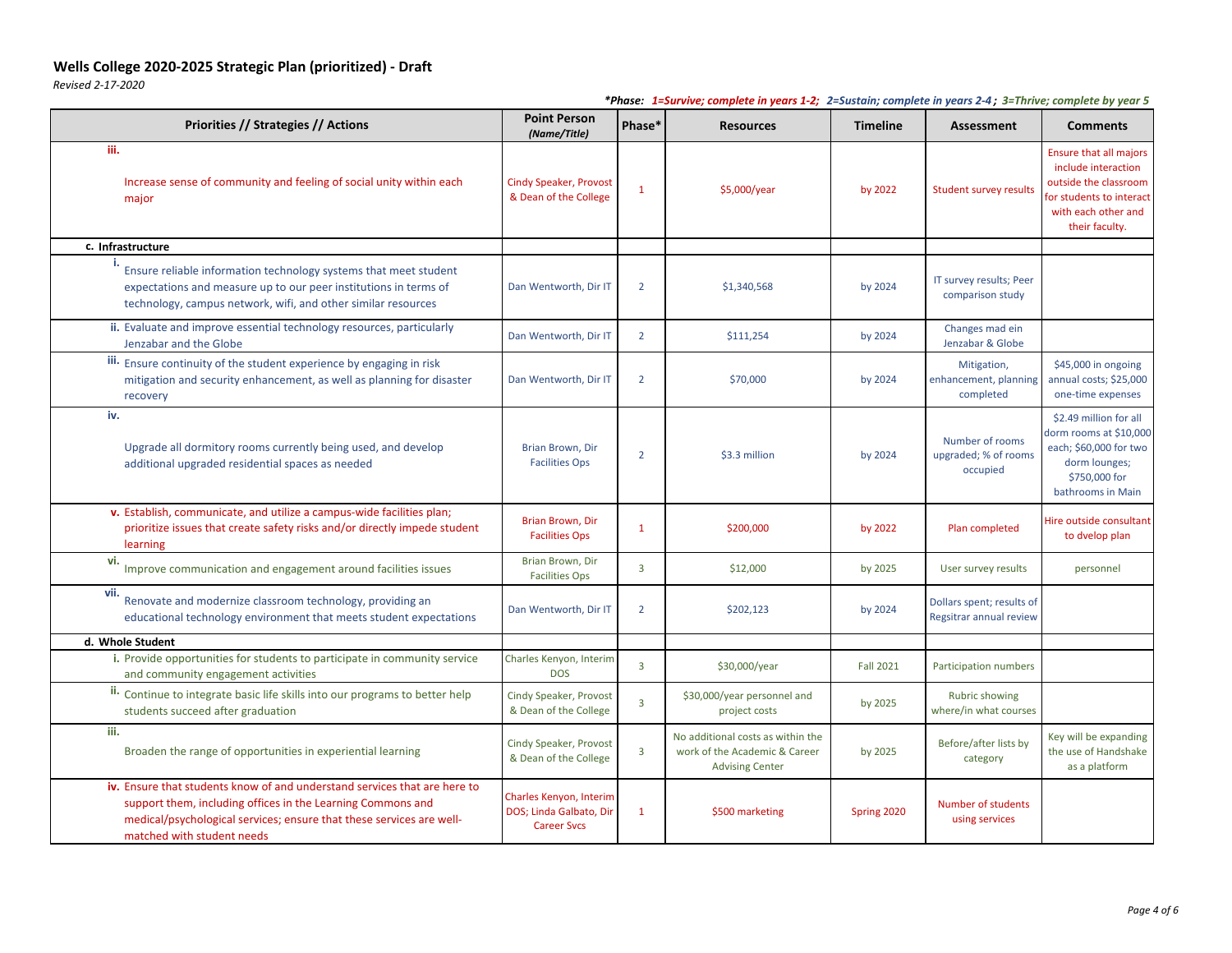*Revised 2-17-2020*

| Priorities // Strategies // Actions                                                                                                                                                                    | <b>Point Person</b><br>(Name/Title)                                      | Phase*                  | <b>Resources</b>                           | <b>Timeline</b>  | <b>Assessment</b>                                                            | <b>Comments</b>                                                       |
|--------------------------------------------------------------------------------------------------------------------------------------------------------------------------------------------------------|--------------------------------------------------------------------------|-------------------------|--------------------------------------------|------------------|------------------------------------------------------------------------------|-----------------------------------------------------------------------|
| Improve our approach to student advising, and ensure that sufficient<br>mental health services are available for students, so advisors can refer<br>them to those services with confidence when needed | Charles Kenyon, Interim<br>DOS; Linda Galbato, Dir<br><b>Career Svcs</b> | $\overline{2}$          | \$15,000/year                              | <b>Fall 2020</b> | <b>Advising survey</b>                                                       |                                                                       |
|                                                                                                                                                                                                        |                                                                          |                         |                                            |                  |                                                                              |                                                                       |
| <b>Financial Resources</b> . Evaluating various business models and programs to<br>4. increase revenue streams and right-size the student body so that the College<br>remains financially sustainable. |                                                                          |                         |                                            |                  |                                                                              |                                                                       |
| a. Revenue                                                                                                                                                                                             |                                                                          |                         |                                            |                  |                                                                              |                                                                       |
| i. Expand the use of grants in all areas of the campus, by supporting those<br>willing to apply for and administer grants                                                                              | Larry Jerome, VP<br>Advancement                                          | $\overline{2}$          | \$75,000                                   | 2022             | Number of grants<br>applied for/received                                     |                                                                       |
| ii. Conduct a successful capital campaign                                                                                                                                                              | Larry Jerome, VP<br>Advancement                                          | $\mathbf{1}$            | \$2.5M                                     | 2022             | Meet campaign goals                                                          | \$416,667/year                                                        |
| iii.<br>Create a regular ongoing system for approved sale of unneeded assets,<br>rather than continuing to store items that are infrequently used                                                      | Marian Brown, Dir Ctr<br>of Sustainability<br>/Environment               | $\mathbf{1}$            | See comment                                | by 2022          | Dollar amount of sales<br>by year                                            | Should not be assigned<br>to M Brown; should be<br>assigned to VP/CFO |
| iv. Find more income-generating ways to use campus during summer<br>months, such as lake research and social activities                                                                                | Carl Sgrecci, VP-CFO;<br>Hallmark                                        | $\overline{2}$          | \$1,000                                    | by 2024          | Dollar amount of<br>income                                                   |                                                                       |
| v. Right-price potential summer programs, using true costs (including<br>opportunity cost and overhead) to set pricing, rather than using only<br>direct costs                                         | Susan Weatherby,<br>Controller                                           | $\mathbf 1$             | \$1,200                                    | by 2022          | Profitability ratio of<br>events                                             | personnel                                                             |
| b. Planning                                                                                                                                                                                            |                                                                          |                         |                                            |                  |                                                                              |                                                                       |
| i. Mitigate potential financial risk from major negative events, through<br>emergency preparedness and continuity planning                                                                             | Carl Sgrecci, VP/CFO                                                     | $\overline{2}$          | \$5,000                                    | by 2024          | Plans completed and<br>communicated                                          |                                                                       |
| ii. Create a new budget process, one that allows for a more flexible<br>response to enrollment changes and fluctuating tuition income within a<br>single academic year                                 | Carl Sgrecci, VP/CFO                                                     | $\mathbf{1}$            | range of \$25,000-\$50,000                 | by 2022          | New process in place                                                         |                                                                       |
| c. Investment                                                                                                                                                                                          |                                                                          |                         |                                            |                  |                                                                              |                                                                       |
| Develop and share a complete and accurate deferred maintenance list                                                                                                                                    | Brian Brown, Dir<br><b>Facilities Ops</b>                                | -1                      | \$80,000                                   | by 2022          | List completed and<br>shared                                                 | for study by outside<br>consultant                                    |
| <sup>II</sup> Utilize Wells' facilities in new and expanded ways                                                                                                                                       | Jonathan Gibralter,<br>President                                         | $\overline{3}$          | \$8,250/year                               | by 2025          | List of new and<br>expanded uses                                             |                                                                       |
|                                                                                                                                                                                                        |                                                                          |                         |                                            |                  |                                                                              |                                                                       |
| Workplace of Choice. The College fosters the development of the "whole<br>5.<br>person" for staff and faculty, just as it does for students.                                                           |                                                                          |                         |                                            |                  |                                                                              |                                                                       |
| a. Continuous Improvement                                                                                                                                                                              |                                                                          |                         |                                            |                  |                                                                              |                                                                       |
| Engage in ongoing assessment of all programs and services, and provide<br>support for positive change when things are not working well                                                                 | <b>CIPE</b>                                                              | $\mathbf{1}$            | \$35K                                      | by 2022          | % of College areas<br>completing assessment<br>reports; # of changes<br>made | Adopt new annual<br>report structure                                  |
| ii. Create a healthier campus climate, in which all members of our<br>community feel included, supported, and valued [Note: ensure<br>inclusion of faculty]                                            | Charles Kenyon, Interim<br><b>DOS</b>                                    | $\overline{\mathbf{3}}$ | \$115,000 plus<br>\$5,000 every other year | <b>Fall 2021</b> | Climate survey data                                                          |                                                                       |
| iii. Improve salaries and benefits for staff and faculty                                                                                                                                               | Carl Sgrecci, VP-CFO; Kit<br>Van Orman, Dir HR                           | $\overline{3}$          | \$460,000 annually                         | by 2025          | \$ increases                                                                 | to restore faculty and<br>staff salary cuts                           |
| iv. Improve training and onboarding process for new employees                                                                                                                                          | Kit Van Orman, Dir HR                                                    | 3                       | \$5,000/year                               | by 2025          | List of process changes                                                      |                                                                       |